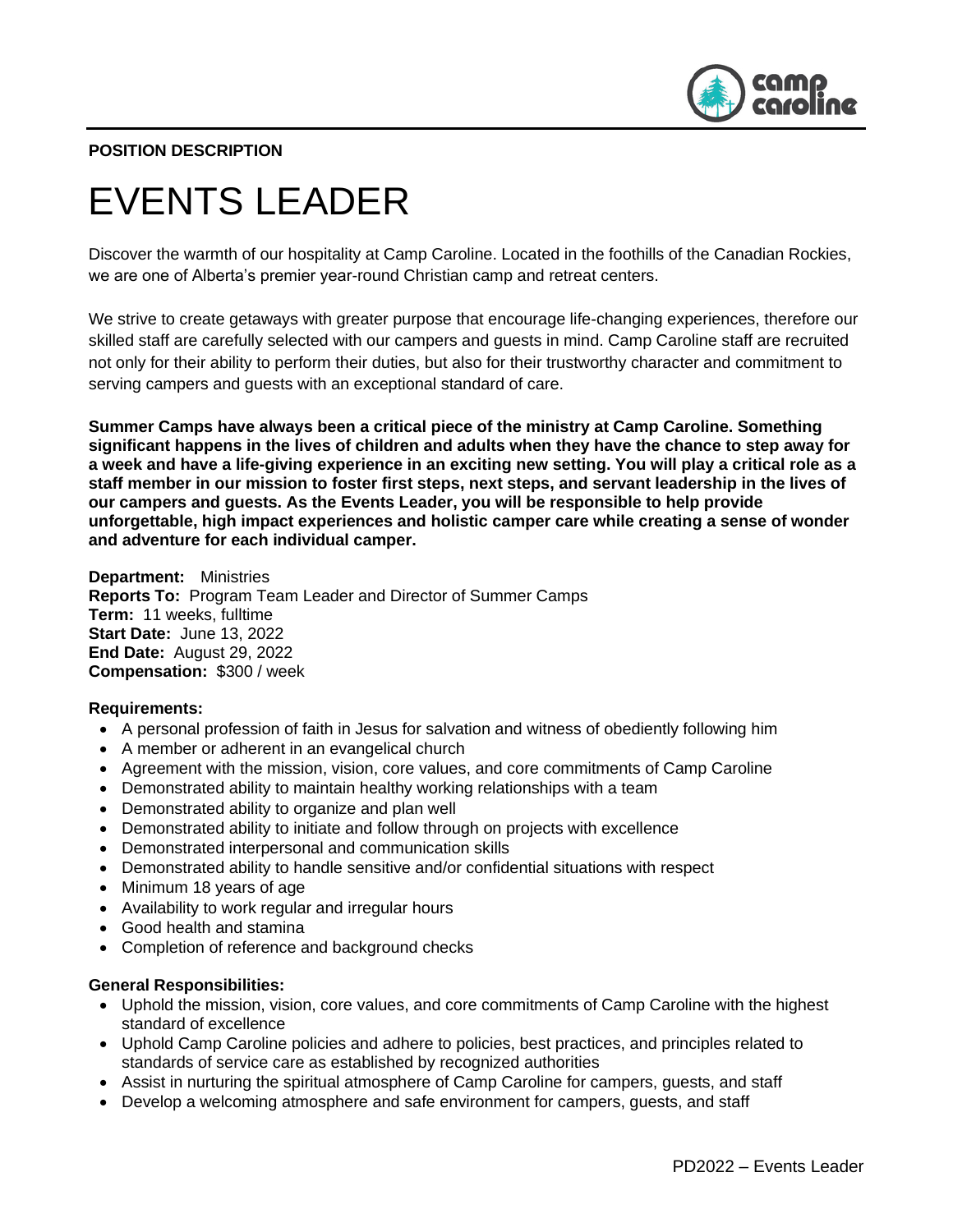

• Anticipate and attend to camper and guest's service needs

# **Events Leader Responsibilities:**

- **Main Purpose**: To lead campers in the faith journey of becoming a disciple of Jesus Christ, accepting each one at whatever place they may be at spiritually, and helping them grow closer to Jesus Christ through encouraging them in:
	- First Steps Beginning a life-long journey with Jesus
	- Next Steps Following Jesus faithfully
	- Servant Leadership Exemplifying Jesus' love and concern for others
- Work with the Director of Summer Camps and Program Team Leader to develop, plan, organize, and lead all events, special events, and night games during grade camps and family camps
	- o This includes preparing for and running classic Camp Caroline Wide Games, and working with the Director of Summer Camps and Program Team Leader to create new wide games and night games
- Take responsibility for the safety of all campers and staff during events, special events, and night games
- Order event equipment and supplies, in consultation with the Director of Summer Camps and Program Team Leader
- Care for, store, and maintain event equipment and supplies. Model and promote the safe and responsible use of equipment.
- Keep the events shed, cabinets, and all other designated storage areas neat, clean, and orderly
- Take inventory of all equipment and supplies at the beginning and end of summer
- Organize and promote the adult activity events (frisbee golf, water polo, basketball, volleyball) during family camps
- Help organize and run the High School Camp Finale Event
- Support, train, disciple, and give leadership to Leads assigned to events

## **Summer Camp Responsibilities:**

- Participate fully in summer staff training, events, and chapels
- Regularly look for ways to extend hospitality and care to campers and guests
- Work consistently to keep Camp Caroline clean and guest ready
- Participate in all summer camp events, and assist with them as required
- Give leadership and/or help in the children's or youth program during family camps
- Participate in the "Adopt a Family" program during family camps
- Assist with drama and worship teams as desired
- Assist in Sunday camper registration and Friday camper pick-up as assigned
- Attend and participate in all Worship Times, Evening Events, and Campfires, unless involved in other camp duties
- Work with other staff to foster an effective atmosphere at all summer events and activities

## **Time Management Expectation:**

- Planning/setting up events 50%
- Leading events 30%
- Supporting counselors 10%
- Administrative work 5%
- Staff meetings 5%

## **Key Working Relationships:**

- Program Team Leader
- Director of Summer Camps
- Summer Leadership Team